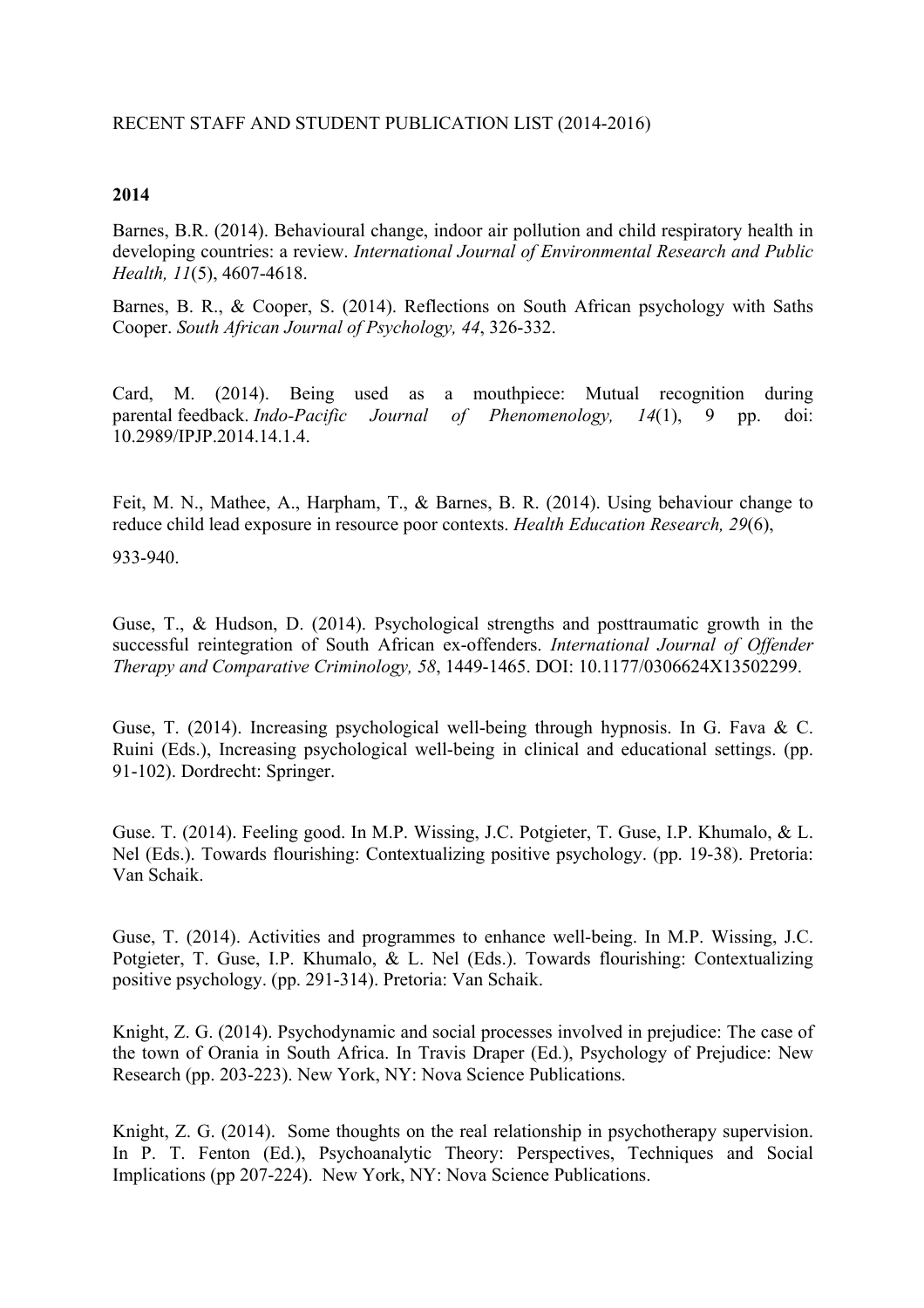Van Zyl, C.J.J. (2014). The psychometric properties of the Emotional Quotient Inventory 2.0 in South Africa. *South African Journal of Industrial Psychology, 40*(1), 8 pp. http://dx.doi.org/10.4102/sajip.v40i1.1192

Visser, C., & du Plessis, L. M. (2014). Dissociative and Somatoform Disorders and Illnessendorsing Behaviours. In A. Burke (Ed.), Abnormal Psychology – a South African Perspective. Cape Town: Oxford University Press.

## **2015**

Bach, J.M., & Guse, T. (2015). The effect of contemplation and meditation on "great compassion" on the psychological well-being of adolescents. *Journal of Positive Psychology, 10*(4), 359-369. doi: 10.1080/17439760.2014.965268

Barnes, B. R. (2015). Critiques of health behaviour change programs. *South African Journal of Psychology, 45*(4), 430-438.

Barnes, B. R., & Milovanovic, M. (2015). Psychology, class and the psychologization of resistance. *Theory and Psychology, 25*(2), 222-238.

Barnes, B. R., Rosenbaum, J., Jagoe, K., Graham, J., Mehta, S., & Williams, K. (2015). Behaviour change communication: A key ingredient for advancing clean cooking. *Journal of Health Communication: International Perspectives, 1*, 3-5, doi: 10.1080/10810730.2014.996305

du Plessis, G. A., Saccaggi, C., & de Bruin, G. P. (2015). Cross-cultural differences in the character strength of citizenship in South Africa. *PINS, 48*, 22-44.

Knight, Z. G. (2015). The self in prejudice. *Journal of Psychology in Africa, 25*, (5), 461-469

Kruger, GHJ. (2015). A test of Sharkey and Singelis's (1995) model of self-construal and embarrassability: Situational versus dispositional factors. *Psychological Reports, 117*(2), 523-533.

Palmary, I., & Barnes, B. R. (2015). Critical psychology in Africa: the impossible task. In I. Parker (Ed). Handbook of Critical Psychology (pp. 397-405. United Kingdom, Guilford Press.

Rugira, J., & Mkini, F. (2015). Integration of mental health services into primary health care in Tanzania. In R.V. Schwarz., A. W. P. M. Snijdewind & M. de Graaf (Eds.), More Aspects of Mental Health pp. (93 - 124). Haarlem, Netherlands.

Rugira, J., Nienaber, A. W., & Wissing, M.P. (2015). Evaluating the Effect of a Psychological Well-being programme for Students at a Tanzanian University. *African Journal for the Psychological Study of Social Issues, 18*(2), 77 – 98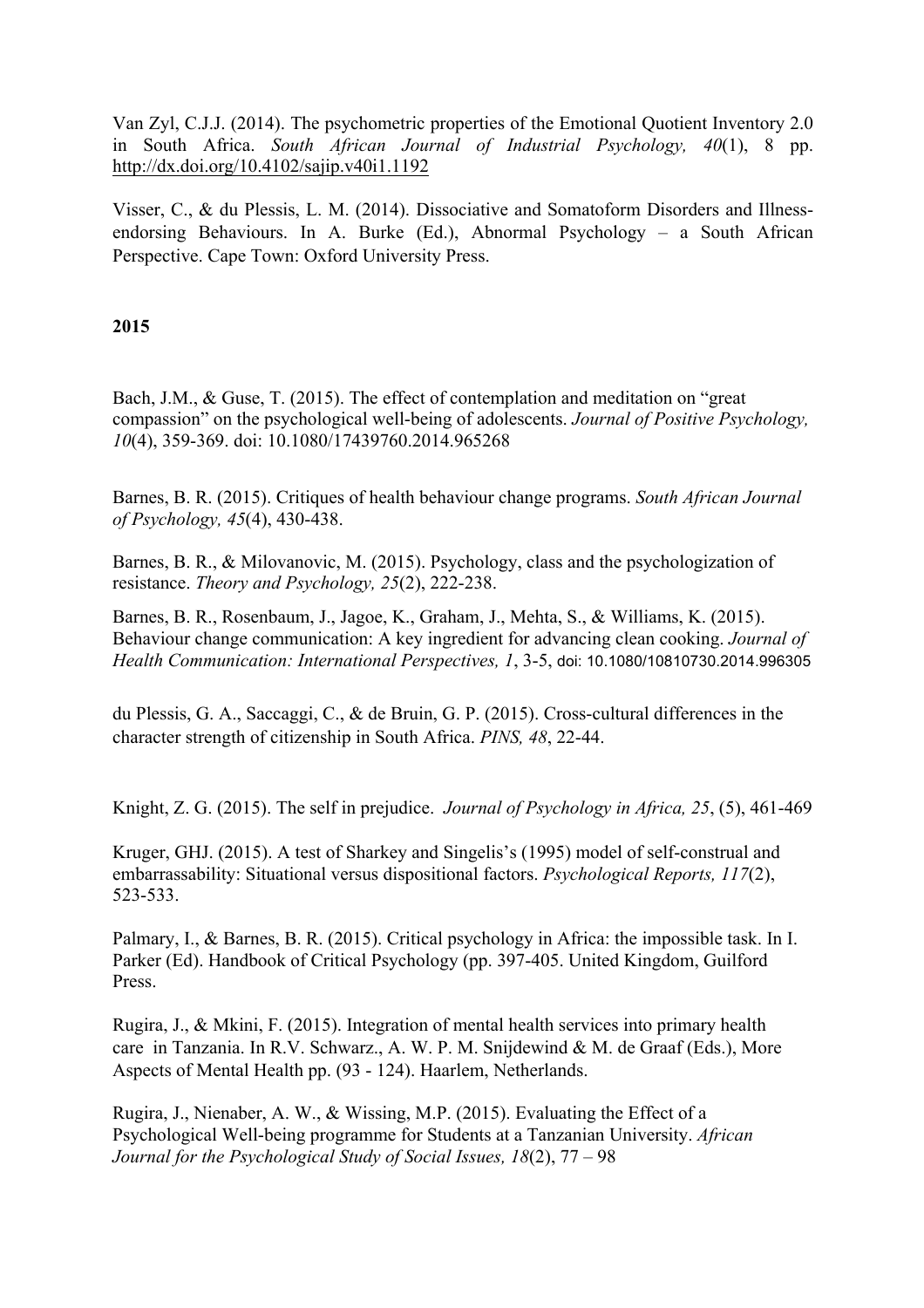Rugira, J (2015). Violence against women; causes and effects a case of Mbulu District. *General Education Journal, 4*(1), 16 - 31

Saucier, G., Kenner, J. S., Iurino, K., Bou Malham, P., Chen, Z., Thalmayer, A. G., Rugira, J., Kemmelmeier, M., Tov, et al (2015). Cross-cultural differences in a global 'Survey of World Views'. *Journal of Cross-Cultural Psychology, 46*, 53-70

Van der Walt, A., & Basson, P. (2015). The lived experience of discrimination of white women in committed interracial relationships with black men. *Indo-Pacific Journal of Phenomenology, 15*(2), 1-16.

## **2016**

Card, M., & Knight, Z.G. (2016). Cushioned patient, turmoiled therapist: Awareness and use of countertransference and enactment as part of the therapeutic process. In Z.G. Knight (Ed.), Psychoanalysis: Perspectives and Social-Psychological Implications (pp.107-128). New York, NY: Nova Science Publications.

Guse, T., de Bruin, G.P., & Kok, M. (2016). Validation of the Children's Hope Scale in a Sample of South African Adolescents. *Child Indicators Research, 9*(3), 757-770. doi: 10.1007/s12187-015-9345-z

Joosub, N., Cassimjee, N., & Cramer, A. (2016). The relationship between neuropsychological performance and depression in patients with Traumatic Brain Injury. *The South African Journal of Psychology.* E-pub ahead of print.

Knight, Z. G. (2016). The use of attachment theory and the concept of the corrective emotional experience in the real relationship in psychoanalytic supervision. In Z.G. Knight (Ed.). Psychoanalysis: Perspectives, Techniques and Socio-Psychological Implications (pp. 89-106). New York, NY: Nova Science Publications.

Knight, Z. G. (2016). Exploring temporality in psychoanalysis: Repeating the past and finding the future. In D. Brewer (Ed.). Psychotherapy: Methods, Outcomes and Future Directions. New York: Nova Science Publications.

Knight, Z. G. (2016). (Editor). Psychoanalysis: Perspectives and Social-Psychological Implications (pp.107-128). New York, NY: Nova Science Publications.

Lourens, H. (2016). Driving in unheard silence: disability and the politics of shutting up. Journal of Health Psychology. E-Pub ahead of print.

Lourens, H., & Swartz, L. (2016). 'It's better if someone can see me for who I am': stories of (in)visibility for students with a visual impairment within higher education. *Disability & Society, 31*(2), 210-222. DOI: 10.1080/09687599.2016.1152950